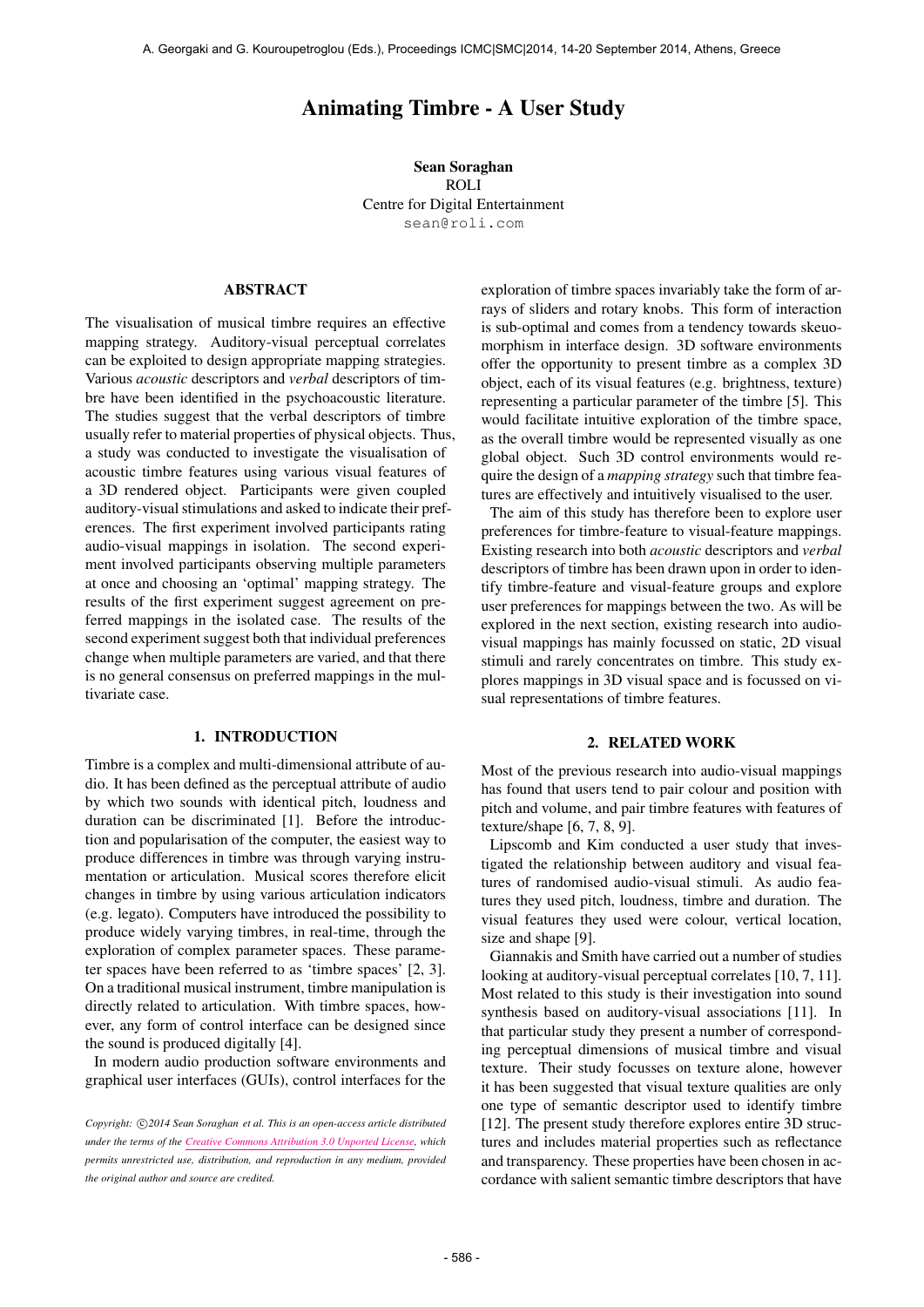been identified in existing research (e.g. *volume/fullness* [13, 14, 15, 16, 17], *vision/clearness* [15, 16], *brightness* [13, 18, 16, 17]).

One issue with the aforementioned studies is that they have focussed on 2D static images. As timbre is a multidimensional attribute of sound, it seems reasonable that more efficient mapping strategies could be designed in 3D space. Recent research has explored this idea. For example, the TimbreFields project by Corbett et al. involves the simulation of timbre variations produced by physical objects through physical contact such as touch [19]. It is a Virtual Reality project that simulates widely-varying timbres based on user location relative to the object and point of interaction on the object.

More recently, Berthaut et al. conducted a user study very similar to this one in which they presented participants with various audio-visual stimuli and measured their mapping preferences. The visual stimuli were 3D and included features such as texture and rotation. However, their study included pitch and loudness, whereas this study focusses on timbre. Pitch and loudness have been excluded from this study since their mappings are always 1-to-1 (e.g. pitch-colour, loudness-size). The mapping of timbre is more complex as it is an n-to-m mapping, since timbre is a multi-dimensional attribute of audio. As mentioned earlier, the identification of salient visual mappings for timbre features could support the development of intuitive 3D digital interfaces for timbre manipulation.

#### 3. METHODOLOGY

## 3.1 Participants

18 participants took part in the study (mean age  $= 28.8$ , 9 female). 11 had received at least some formal musical training, and 6 were regular users of audio production/synthesis software.

### 3.2 Stimuli

#### *3.2.1 Auditory Stimuli*

Audio tones were generated by additive synthesis using Supercollider. The fundamental frequency was kept constant for each tone, at 311 Hz (Eb4). The audio parameters used in the study, along with their values, were based on those reported by Caclin et al. in their study on acoustic correlates of timbre space dimensions [20]. In their study, Caclin et al. identified 3 salient acoustic timbre descriptors: *attack time*, *spectral centre of gravity* (SCG) and *even harmonics attenuation* (EHA). The same 3 features were used in this study. The attack time varied logarithmically between 15ms and 200ms, as it has been suggested that listeners use a logarithmic scale when using attack time to discriminate between timbres [21]. Caclin et al. provide methodologies for varying the SCG and EHA. The same methods were used in this study. SCG was manipulated using

$$
A_n = k * 1/n^{\alpha} \tag{1}
$$

where  $A_n$  = the amplitude of the  $n^{th}$  harmonic. The value of  $\alpha$  determines the value of the instantaneous spectral centre of gravity. SCG varied linearly between 1400 Hz (4.5 in harmonic rank units) and 664 Hz (2.1 in harmonic rank units). This was achieved by varying  $\alpha$  between 1.23 and 2.07. EHA was controlled by changing the level of the even harmonics relative to the odd harmonics using

$$
EH_n = OH_n * 10^{\beta/20} \tag{2}
$$

where  $EH_n =$  the amplitude of the  $n^{th}$  even harmonic and  $OH_n$  = the amplitude of the  $n^{th}$  odd harmonic, and  $\beta$  = the relative change in volume (in dB). During experimentation,  $\beta$  ranged from -8 to 0.

#### *3.2.2 Visual Stimuli*

In their investigation into semantic descriptors of timbre, Zacharakis et al. observe that it seems reasonable to identify musical timbre using verbal associations to physical objects' properties [13]. As mentioned previously, existing research has identified properties of texture and shape as salient visual correlates of timbre features. Colour and position have been identified mainly as correlates of pitch and loudness. For this reason, no colour was used in the animations and the position remained constant.

Each animation consisted of one 3D rendered polyhedron. The polyhedron was modelled using geodesic subdivision, with an icosahedron as the seed shape [22]. The subdivision depth (spherical resolution) was one of the parameters controlled during animations, and this ranged from 0 to 6. The polyhedron was modelled within a unit sphere, and triangular pyramid 'spikes' protruded from each surface face. The length of the spikes was controlled during animations, and ranged from 0 to 1. The two other visual parameters that were varied during animations were brightness and opacity. The visual parameters used in this study (spherical resolution, spike length, brightness and opacity) were based on the 3 factors identified by Zacharakis et al., namely *volume/wealth* (spherical resolution), *brightness and density* (brightness/opacity), and *texture and temperature* [13]. Various surface textures were possible on the polyhedron through a combination of different spherical resolution and spike length values, as demonstrated in figure 1. The animations were implemented using c++ and openGL.

#### 3.3 Experimental Procedure

Participants were asked to complete two separate tasks, both of which involved giving indications of their preference for different audio-visual mapping strategies. For each task, participants sat in front of a 15" laptop display and were equipped with headphones. Participants used simple graphical interface panels (developed in Supercollider) on the right of the screen in order to listen to different audio tones and cycle though different mapping strategies. The resulting visulisations were displayed in a large window on the left of the screen.

#### *3.3.1 Task 1: Individual Parameter Mapping*

## *Objectives*

Task 1 was designed in order to introduce participants to the different audio and visual parameters, and to record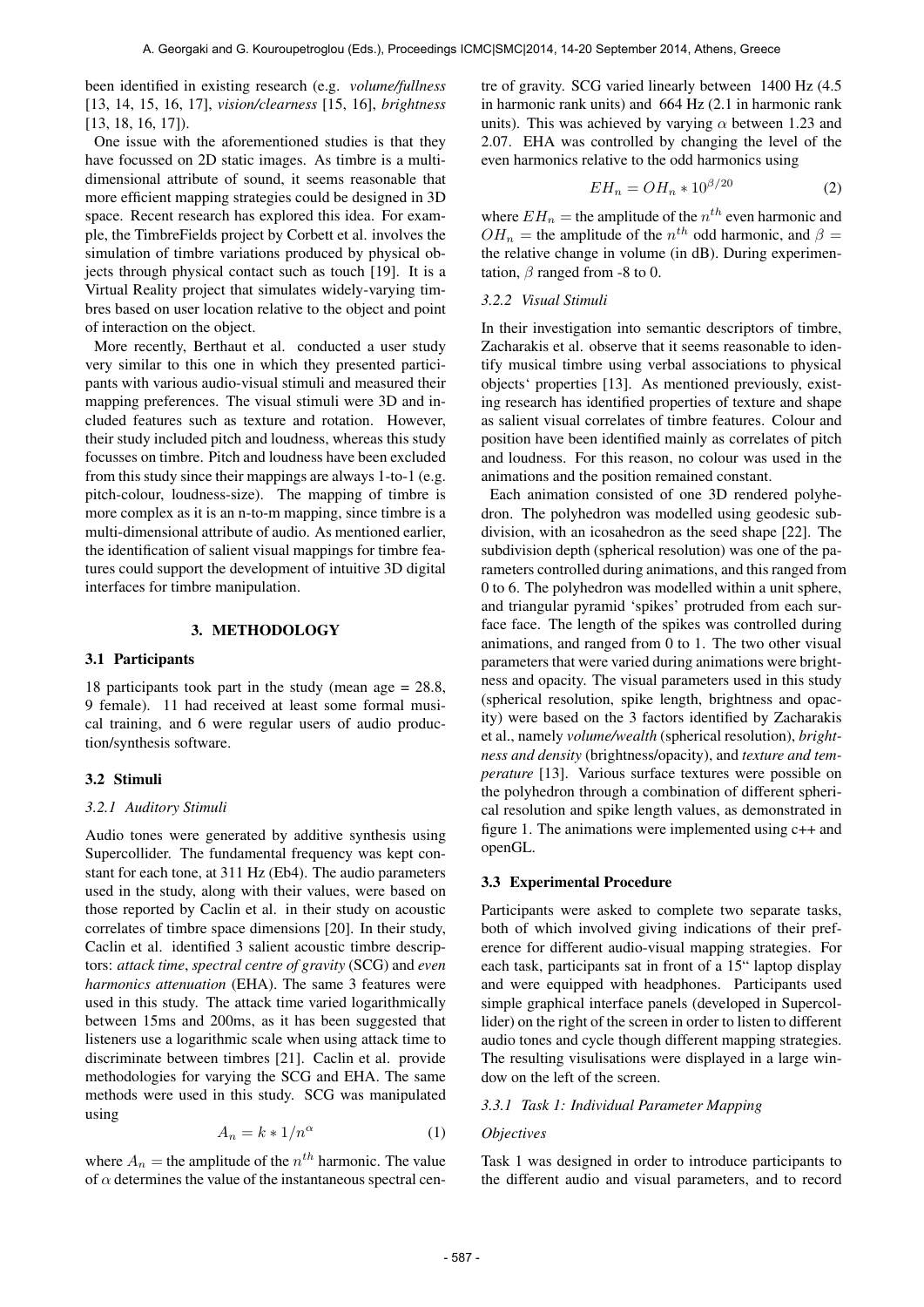

Figure 1. Rendered polyhedra with varying spherical resolution and spike length values.

their favourite to least favourite visual mappings for each audio parameter.

#### *Procedure*

During task 1, a single audio parameter changed while the others remained constant. For each audio parameter, participants were presented with three consecutive tones. The selected audio parameter was increased between each tone. Parameter values increased between the values reported previously in section 3.2.1. Each tone produced a resulting visualisation in which one of the visual features changed along with the audio feature, according to the selected mapping. Participants could observe an audio-visual stimulation by pressing the 'play' button in the control interface. There were also buttons to change which audio feature was being varied, and which visual feature the audio feature was mapped to.

For each audio feature, participants were asked to cycle through the different visual mappings and rank them from 3 (favourite) to 0 (least favourite). Thus, they constructed a *preference table* for the various mapping possibilities. An example of a participant's preference table is given in table 1. The participants filled in their preference table as they progressed through the task. They were able to observe stimuli as many times as they needed.

|            | <b>Res</b> | Spike | Bright   Opacity |
|------------|------------|-------|------------------|
| Attack     |            |       |                  |
| <b>SCG</b> |            |       |                  |
| EHA        |            |       |                  |

Table 1. An example preference table for a participant (3)  $=$  favourite,  $0 =$  least favourite).

#### *Results*

The 'Borda count' can be used to analyse the results of a preference vote. It is basically a weighted count of votes,

weighted on the preference of each vote. In this case, for each audio parameter, every visual mapping is given a Borda count. Every time a participant gives a preference rating to a visual mapping, the value of that preference rating is added to the overall Borda count of the visual mapping.

Figure 2 shows the Borda scores for all visual mappings, for attack (blue), SCG (red) and EHA (green). Similarly,



Figure 2. Borda counts for each visual mapping, for all audio features.

figure 3 shows the Borda counts as a scatter plot, where the point size represents the overall popularity of each audioto-visual mapping, compared to the other options.



Figure 3. Borda counts as a weighted scatter plot. Point size = relative popularity of an audio-to-visual mapping in comparison to the other options.

Another way to analyse the results of a preference vote is to use a Condorcet method. This pits every candidate (e.g. mapping) against one another in pair-wise hypothetical contests. If one candidate wins every contest, they are considered the Condorcet winner. In this case, a certain visual mapping is the Condorcet winner for an audio feature if it has a higher (or equal) Borda count than all other possible visual mappings for that audio feature.

Each audio feature had a visual mapping that emerged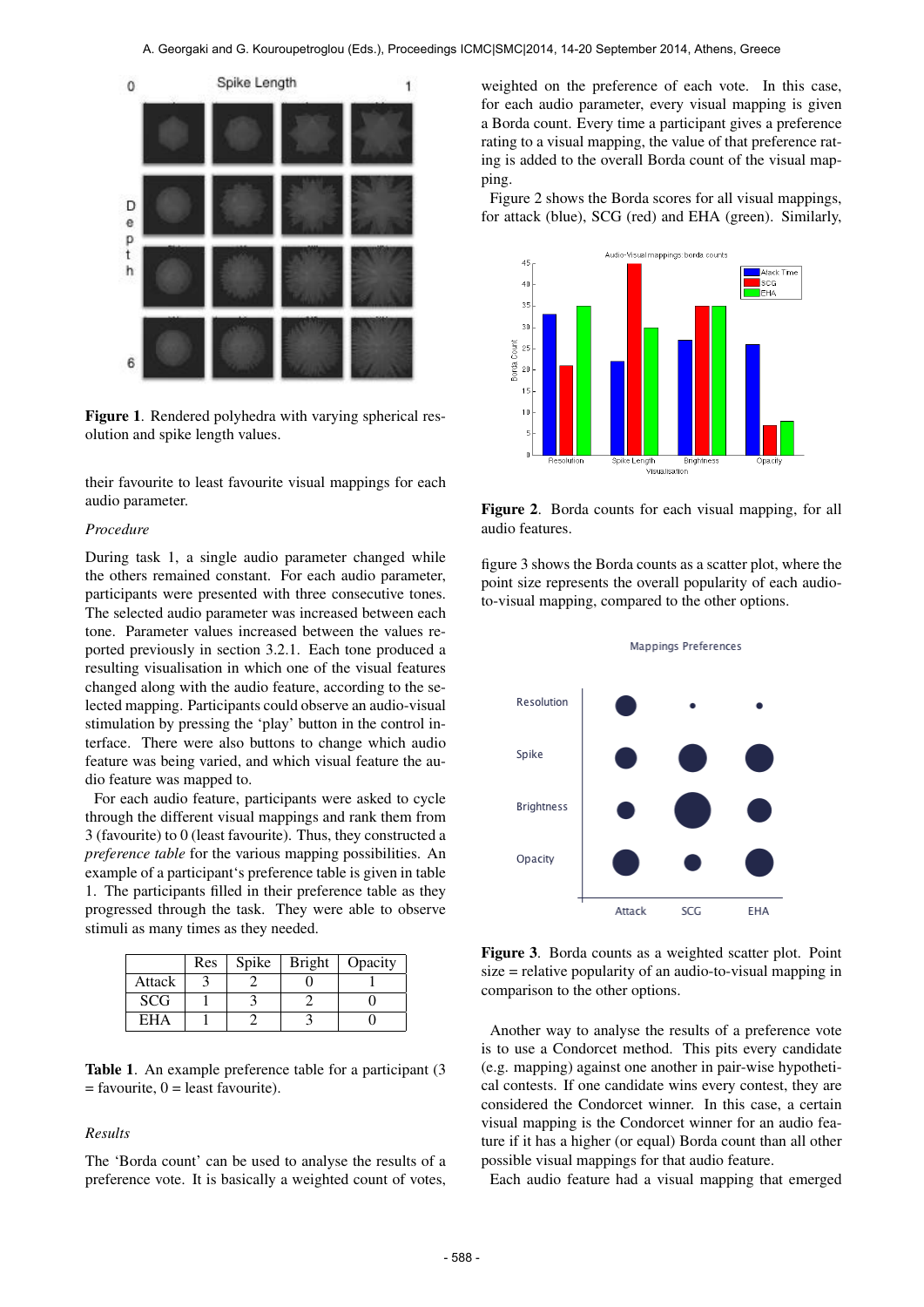as the Condorcet winner when all visual mappings were compared using a Condorcet method, as shown in table 2.

|            | <b>Visual Mapping</b> |
|------------|-----------------------|
| Attack     | Resolution            |
| <b>SCG</b> | Spike Length          |
| <b>EHA</b> | <b>Brightness</b>     |

Table 2. Condorcet winner visual mappings for each audio feature.

## *3.3.2 Task 2: Multiple Parameter Mapping*

#### *Objectives*

Task 2 involved all of the audio and visual mappings changing at once. The task was designed to encourage the participants to explore different global mapping strategies and to record their recommended optimal global mapping strategy. A key objective was to ascertain to what extent mapping preferences change (if at all) when multiple parameters are varied together.

### *Procedure*

During task 2, participants listened to short audio tones in which each of the audio features were randomised. The SCG and the EHA were also varied *during* the audio tones, using randomised linear envelopes. Such audio tones produced visual animations where the visual features of the polyhedron varied smoothly and in direct response to the audio, according to the mapping configuration. Participants could observe a randomised audio-visual stimulation at any point, by pressing 'play' in the control interface. There were also four buttons for each visual parameter, which allowed the participants to change which audio feature was controlling that visual parameter.

Using the preference tables from task 1 (table 1), suggested optimal mapping strategies were constructed. Table 3 gives an example. These were used to construct the initial mapping strategies in task 2. Participants were then encouraged to explore different mapping configurations and evaluate them by observing some randomised audio-visual stimulations. Ultimately participants indicated what they thought was the *optimal* mapping configuration by filling in an optimal mapping configuration table (see table 4 for an example). The mapping configuration consisted of each visual feature being controlled by a single audio parameter and multiple visual features could be controlled by the same audio feature.

|                   | Suggested Visual Mapping |
|-------------------|--------------------------|
| Resolution        | Attack                   |
| Spike             | <b>SCG</b>               |
| <b>Brightness</b> | EHA                      |
| Opacity           | Attack                   |

Table 3. An example suggested optimal mapping strategy for a participant (using the results from task 1).

|                   | <b>Optimal Visual Mapping</b> |
|-------------------|-------------------------------|
| Resolution        | EHA                           |
| Spike             | SCG                           |
| <b>Brightness</b> | EHA                           |
| Opacity           | SCG                           |

Table 4. An example optimal mapping strategy for a participant (from task 2).

## *Results*

Participants' *suggested* mapping configurations from task 1 were compared to their *'optimal'* mapping strategy from task 2. Comparing the two tables, a measure of the difference between the preference table and the optimal strategy can be evaluated. This difference is calculated as the total number of mappings in the 'optimal' strategy that differ from the suggested mappings from the preference table. For example, the difference between the suggested mapping strategy in table 3 and the optimal mapping strategy in table 4 would be 2. This value gives an indication as to what extent a participant's preferences from task 1 varied, after exploring global strategies during task 2.

In total, 14 (78%) of the participants' optimal strategies differed from their suggested strategies. 8 of these changed by 1 mapping, 2 changed by 2 mappings, and 4 changed by 3 mappings. Figure 4 shows how often each visual attribute changed, between suggested and optimal mapping strategies.



Figure 4. Number of times each visual mapping changed between suggested and optimal mapping strategies.

In total there were 12 unique optimal mapping strategies that emerged from the study, the most popular being common to only 3 participants (shown in table 5). 4 optimal strategies were common to 2 participants, and the other 7 were unique to individual participants.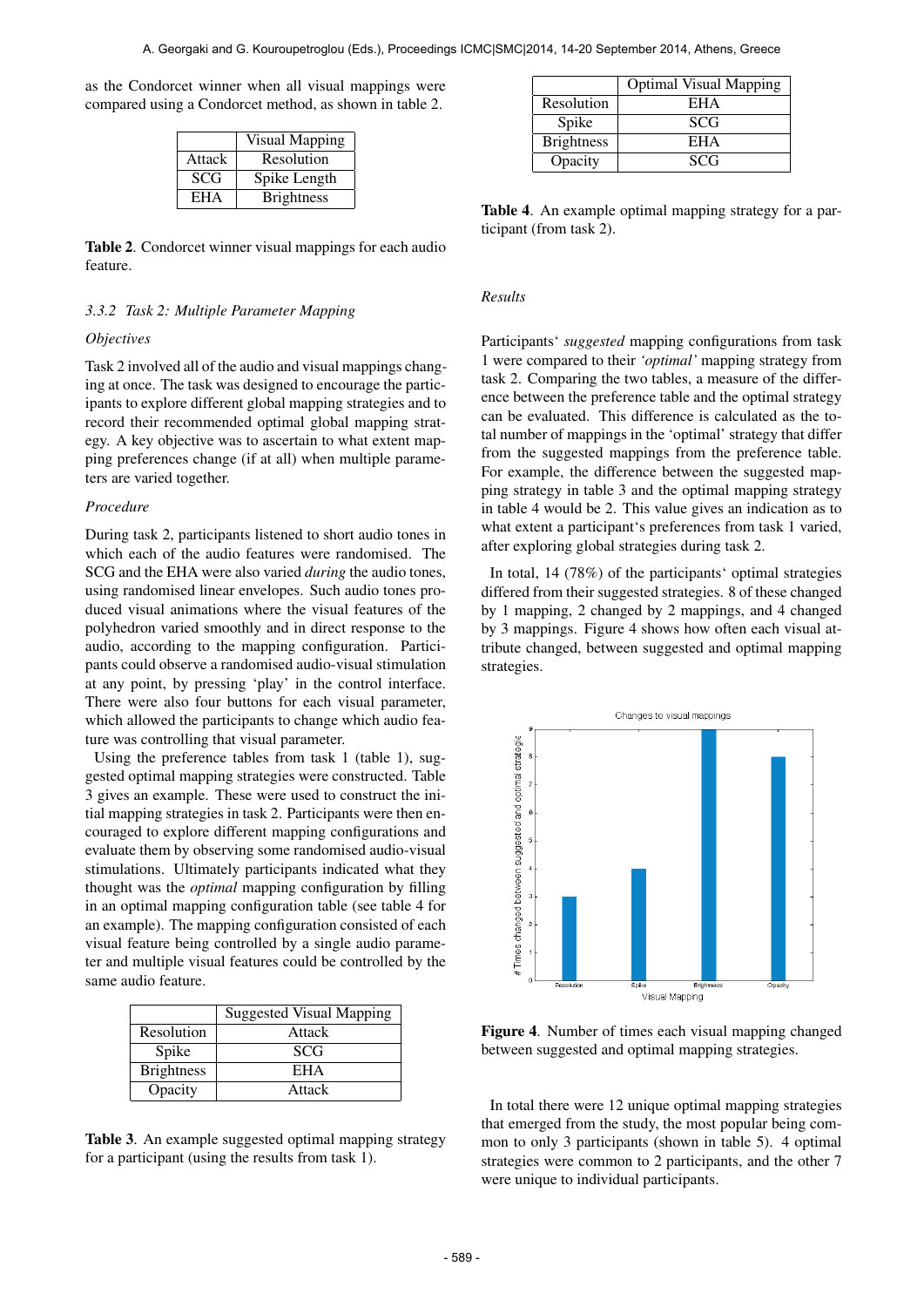|                   | <b>Optimal Visual Mapping</b> |
|-------------------|-------------------------------|
| Resolution        | EHA                           |
| Spike             | <b>SCG</b>                    |
| <b>Brightness</b> | <b>SCG</b>                    |
| Opacity           | Attack                        |

Table 5. 'Most popular' optimal mapping strategy (common to 3 participants).

# 4. DISCUSSION

Task 1 identified preferred visual mappings for attack time, SCG and EHA. The existence of a Condorcet winner for each suggests that there was general agreement on which visual features best represented which audio features in isolation, namely attack-spherical resolution, SCG-spike length, and EHA-brightness. However, figure 3 identifies a very wide spread between preferred mappings, especially for attack time and EHA. Attack time, SCG and EHA have been reported as salient axes for timbre discrimination [20]. Volume, texture and brightness have been reported as salient verbal descriptors of timbre variance by [13]. The results from task 1 can possibly indicate which verbal descriptors relate to which acoustic features (where spherical resolution relates to volume and spike length relates to large-scale texture). Larger studies are required to confirm or refute these findings. Some of the participants commented that the mapping from SCG and EHA to opacity should have been inverted. This may have had an effect on the popularity of opacity as a visual mapping.

Task 2 identified variation between many individual participants' isolated mapping preferences and their global optimal mapping strategy. This suggests that mapping preferences change when multiple parameters are in flux. Again, larger studies are required in order to further evaluate this suggestion. The variance in individual preferences could be due to the psychoacoustic perception of timbre, as it has been suggested that the salience of acoustic timbre features depends on the number of features in flux [20]. It is interesting to examine the total number of times (across all participants) each individual visual mapping was changed between suggested and optimal mapping strategies. Figure 4 indicates that there was more disagreement on the use of brightness and opacity as visual mappings than there was for resolution and spike length.

Task 2 was designed to encourage exploration in the participants, such that their preferences were their own, rather than one of a limited number of options presented to them. To facilitate this, the number of possible mapping configurations was left intentionally large. However, this resulted in a large cognitive load for the participants. Thus, despite the objective of avoiding 'right or wrong answers,' it is possible the large cognitive load resulted in the task feeling 'too difficult' for some participants. The measure of 'difference' between mapping strategies, as defined in section 3.3.2 can only be used as a very general indication of difference, since the differences being measured are perceptual and their magnitudes vary.

There was a large degree of variance between the differ-

ent participants' suggested global optimal mapping strategies. This supports the idea that mapping preferences change as the number of mappings increases, and suggests ambiguity in preferred visual mapping from listener to listener.

#### 5. CONCLUSION

The aim of this study was to combine findings about verbal timbre descriptors and acoustic timbre features and explore preferred mappings between the two. In the case of isolated mappings there seem to be clear audio-to-visual mapping preferences. When multiple mappings are considered, no clear preference emerges, and preferences sometimes change from the isolated case.

These findings suggest that any graphical applications exploiting perceived associations between auditory timbre and visual form may benefit from customisable mapping strategies. However, the participants involved in this study were not widely representative of prospective users of such systems (with only 6 being regular users of audio production software). Future studies should therefore possibly consider more homogeneous participant groups.

This study used only monophonic, synthesised audio tones. Future work should include natural/acoustic and/or polyphonic audio stimuli. Larger studies are required to confirm or refute the findings reported here. Studies with larger participant numbers could also help identify whether there are different categories of preference (e.g. whether certain mapping combinations usually go together). The acoustic and visual features used in this study were based on findings reported elsewhere, but future studies may benefit from using larger parameter sets.

#### Acknowledgments

The author would like to thank all of the participants for volunteering to take part in the study.

# 6. REFERENCES

- [1] P. I. Terminology, "American national standard ansi," *ISA S51*, vol. 1, 1979.
- [2] D. L. Wessel, "Timbre space as a musical control structure," *Computer music journal*, pp. 45–52, 1979.
- [3] C. Nicol, S. A. Brewster, and P. D. Gray, "Designing sound: Towards a system for designing audio interfaces using timbre spaces." in *ICAD*, 2004.
- [4] A. Hunt, M. M. Wanderley, and M. Paradis, "The importance of parameter mapping in electronic instrument design," *Journal of New Music Research*, vol. 32, no. 4, pp. 429–440, 2003.
- [5] F. Berthaut, M. Desainte-Catherine, M. Hachet *et al.*, "Combining audiovisual mappings for 3d musical interaction," in *Proceedings of International Computer Music Conference*, 2010.